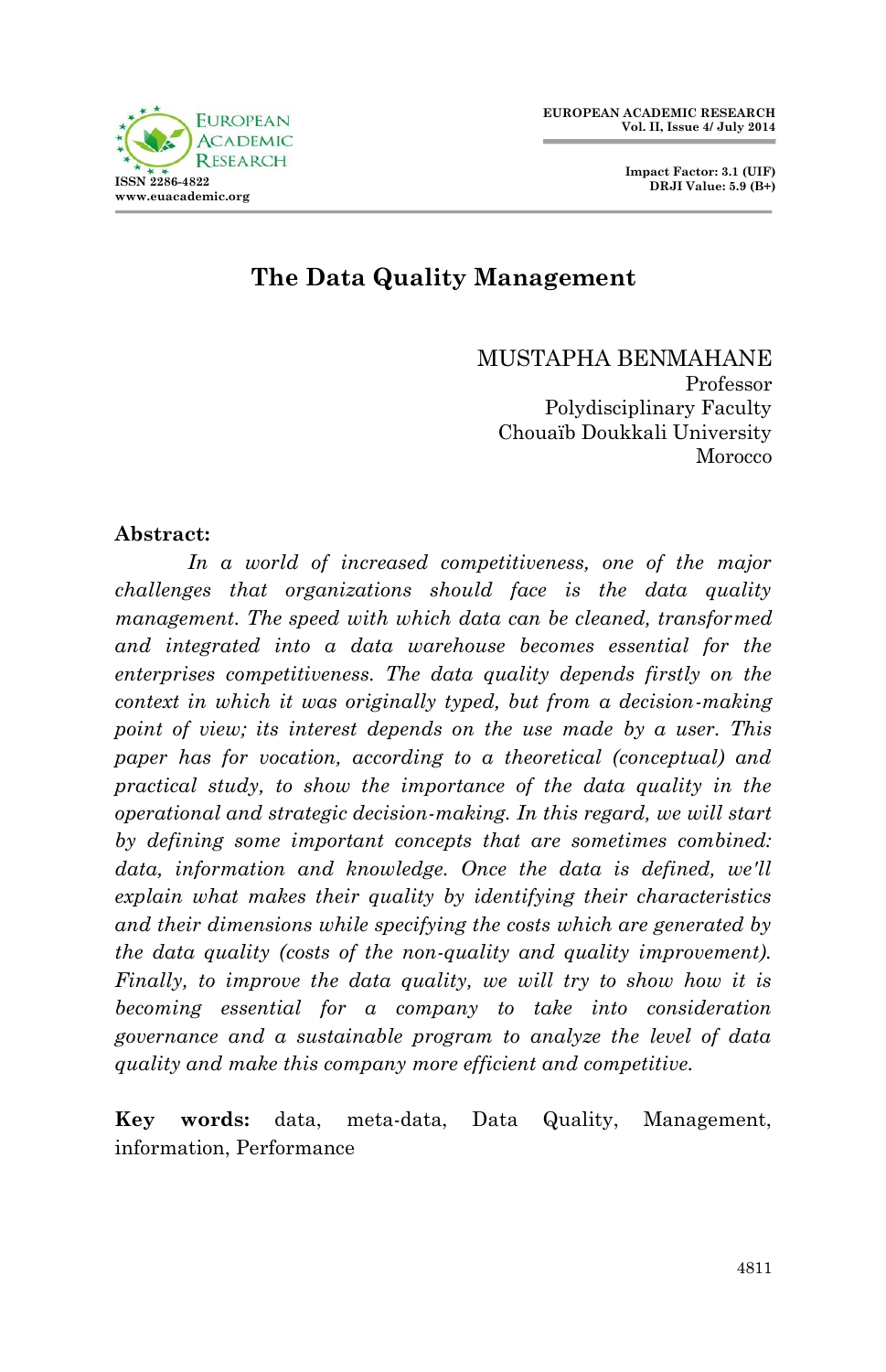#### **1. Introduction**

The Data Quality Management (DQM) is a growing concern of companies. It is originally derived from a compliance need of the results of financial institutions; the Data Quality Management extends to all operational functions of companies in different economic sectors. Those latter have become aware that their effectiveness and competitiveness depend widely on the value and the quality of the data and information that they are managing.

The strategic management of a company requires applying information of quality. Thus, the availability of qualified data constitutes not only a major challenge for companies, but also, a competitive advantage in markets where customers have become demanding in an increasing way.

The effective management of basic data (Master Data Management / MDM) constitutes nowadays one of the major challenges for companies. This basic data management consists of organizing all business data, in a way in which theses ones are available – depending on current criteria and required quality - for all operational and analytical applications. The goal is getting a "single version of the truth".

What is the data quality? Why is it important? How to manage the data quality? How to control the quality / identify problems? How to improve the quality? These are some questions that this contribution tries to answer.

In this paper, we distinguish between three concepts that are often confused: data, information and knowledge. We will try to introduce latter common definitions of what we call data quality, clarify the main dimensions and characteristics of the data quality without forgetting to identify the data quality cost (non-quality costs and the quality improvement costs).

This contribution will be ended by an answer of a major issue: how does it become essential for companies concerned with the data quality, to implement a program and governance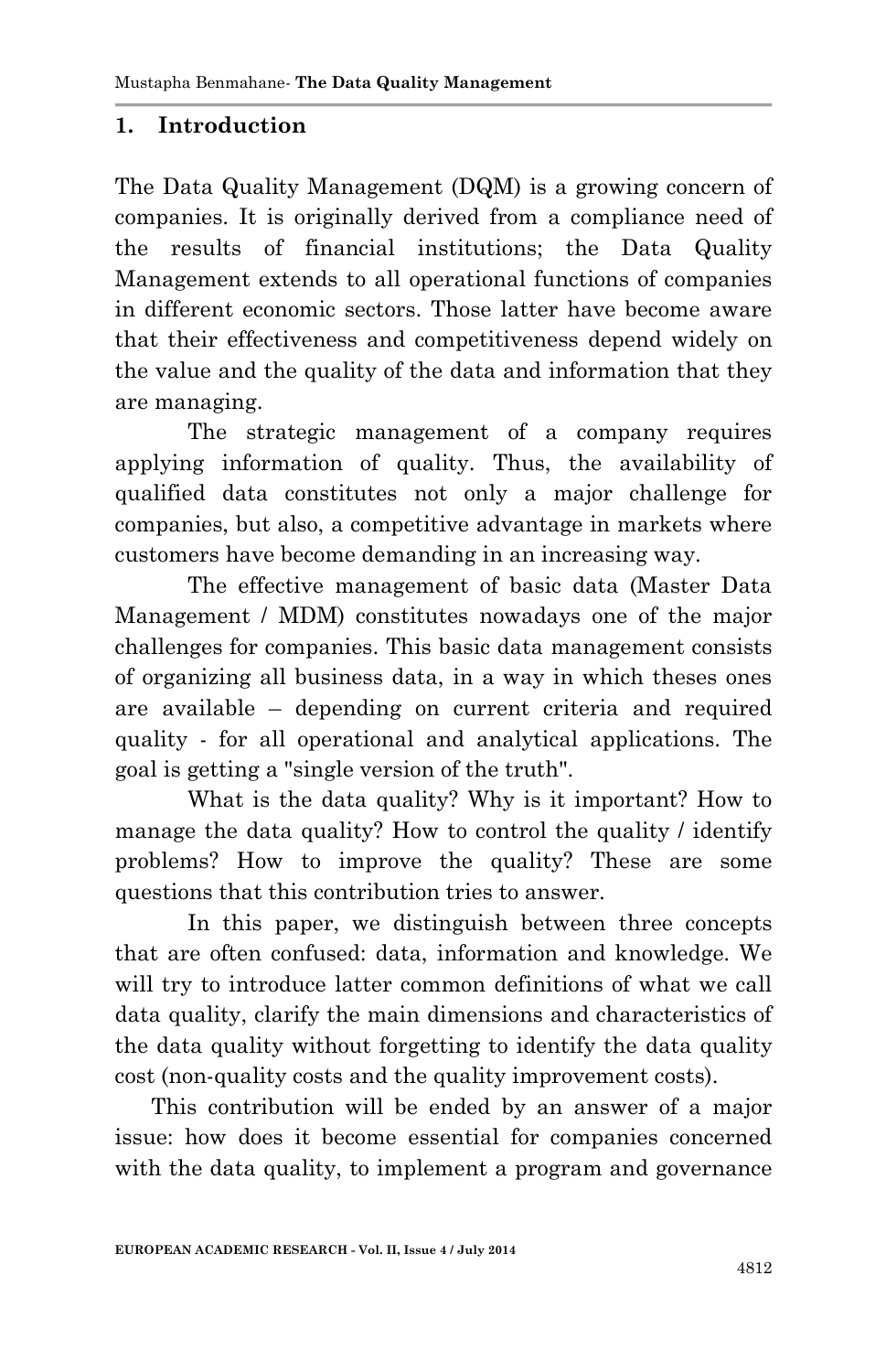in order to analyze and control the data quality level to improve it, thus, contribute to a good decision making.

## **2. Definition of concepts: data, information, and knowledge**

Let's start by defining the concepts of data, information and knowledge.

- Data is a basic description, often encoded, of one thing; it is a description of a business transaction, an event, etc. Data can be stored and classified under various forms: paper, numerical, alphabetical, images, sounds, etc. According to Donald Hawkins, counselor of technology information: "data are statistics facts that can be quantified, measured, counted and stored" (Phillippe Trouchaud, Zouheir Goh, Reda Gomery, 2011).
- The information represents the transformed data in meaningful form for the person who is receiving them: it has a value for its decisions and actions. It is used to identify a data that has been the subject of an interpretation. This information will take its meaning in the context in which it is intended (Martin Goulet, 2012, p.5).
- The treatment of data and information provides the ability to generate knowledge: a way of understanding or learning a problem or an activity. It should be noted that in a context of managing knowledge, data represent the information source, while those latter represents the knowledge source. That is to say, the quality of anything that uses the data source can be directly linked to the quality of these ones. Indeed, if data are in a bad quality, the information will be of poor quality, as a result, we will have a bad knowledge quality in the end.

The general idea is to manage the data as an asset of the company in the same way as its products, its employees, its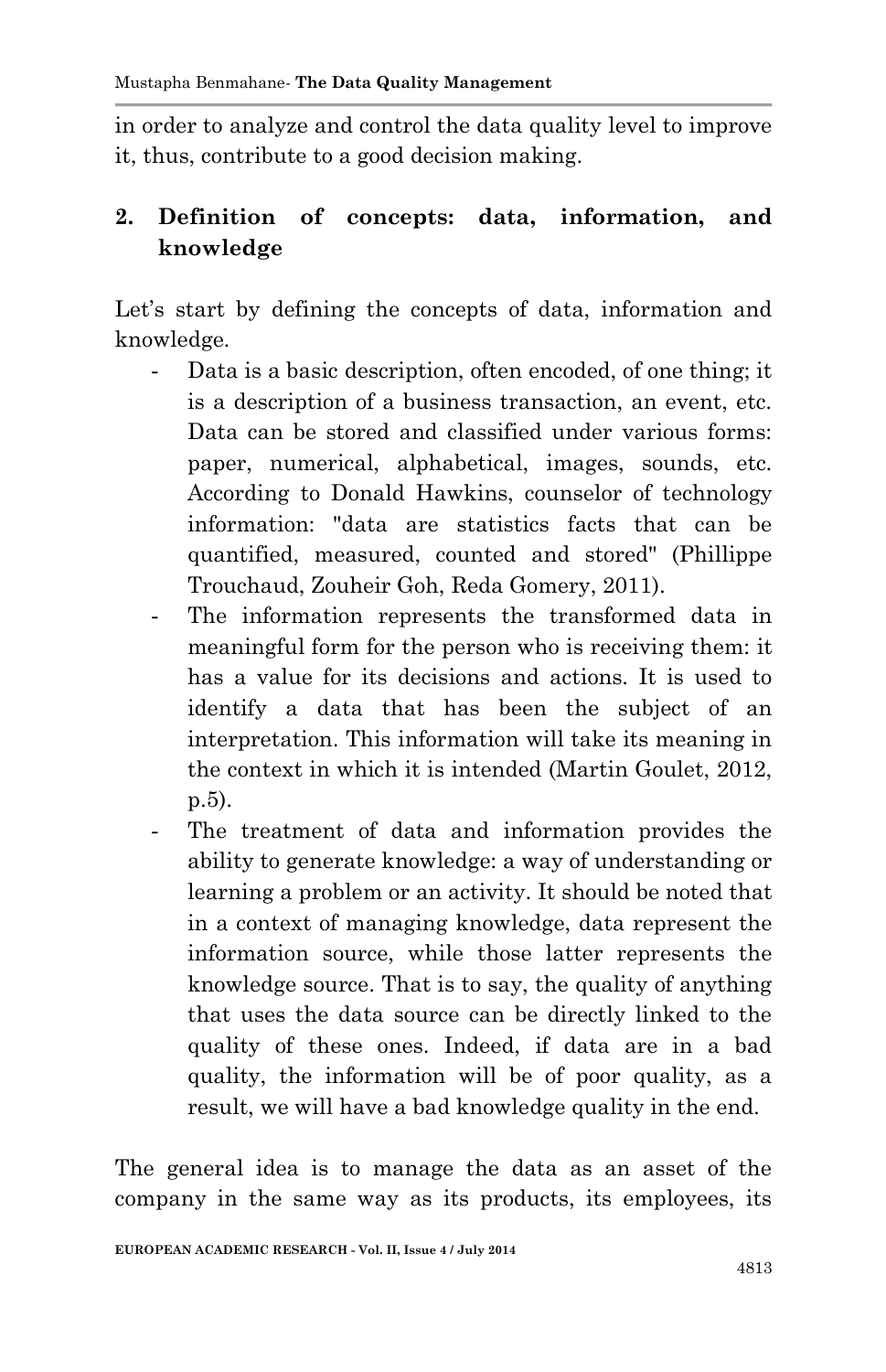customers. It is needed thus, to understand the needs of the clients (the users in this case), create families of data, which means all of the associated data and complete life cycles. We should appoint a data steward that has a similar role to a manager of a product.





# **3. What is the data quality?**

The data quality is a generic term which describes both the characteristics (dimensions) of data (complete, reliable, relevant, up-to-date, coherent...) and all the processes that help in ensuring its dimensions. The purpose is to obtain data without duplication, without spelling mistakes, without omission, without superfluous variation and complied with the defined structure.

Data are said to have a quality if they meet the requirements of their uses. In other words, the data quality depends not only on their use but also on their State. To satisfy the intended use, the data must be accurate, timely and relevant, complete, understandable, and trustworthy.

Data quality is often defined as "employability" (fitness for use), that is to say, the capacity to collect data to meet the user's needs.

So "the data quality in computer science refers to the data compliance in an intended use, in operating procedures,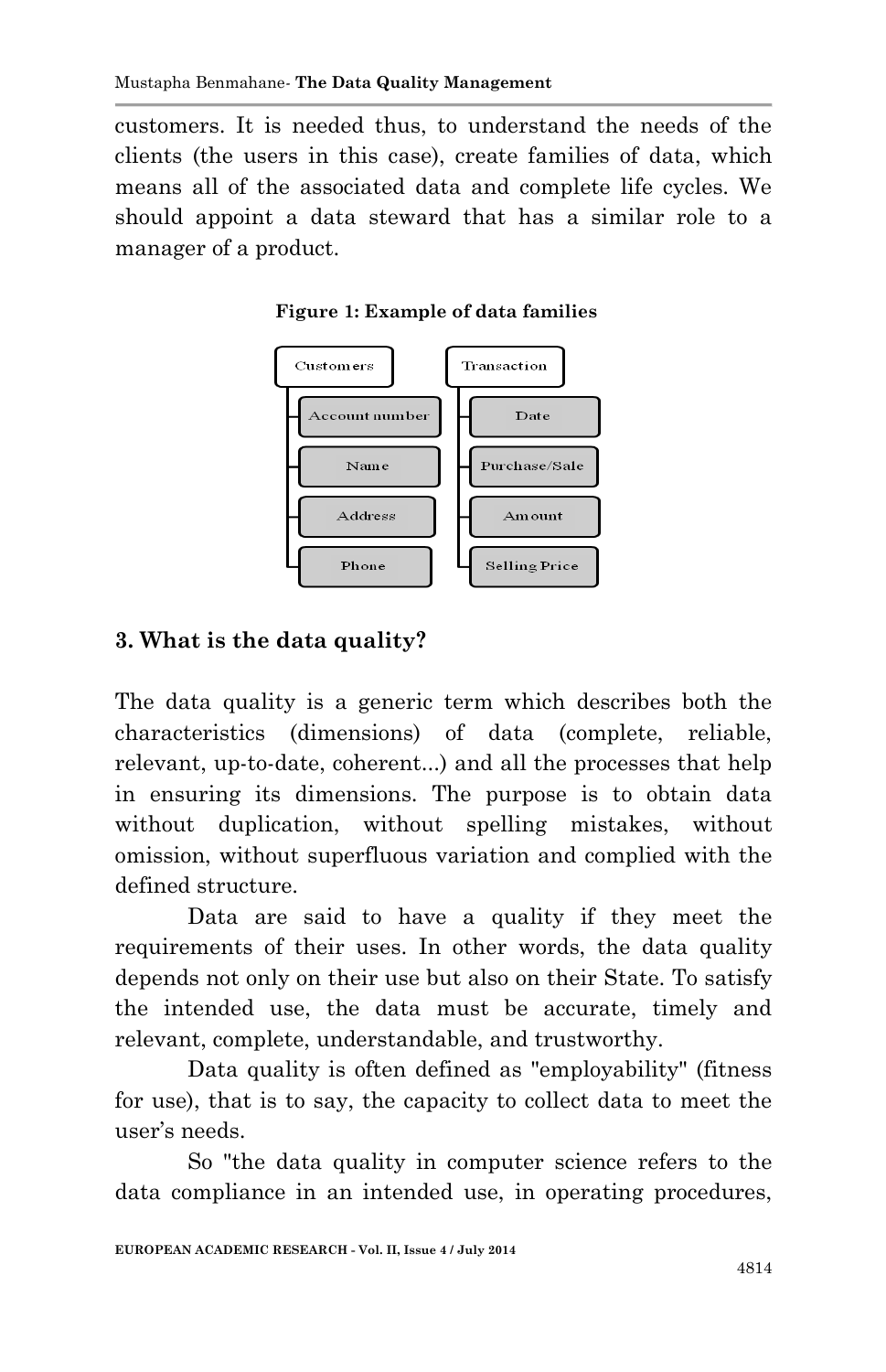processes, decision-making, and planning" (J.M. Juran). A data that has a good quality must be valid, accurate, and comprehensive.

In industry, the product quality is properly measured by comparing its effects to the expectations of the customers. A product or a service that meet the customer's needs is therefore of a high quality. It is the same thing for data: data has a quality if it perfectly meets the needs of its users.

We can conclude from these definitions, that the data quality is the degree of the data adequacy to the use that we make.

### **4. Main features of data quality**

If accuracy is considered as one of the necessary conditions for the definition of a data quality, other characteristics or dimensions must also be taken into account. As it is mentioned in the following table, data can be accessed on the basis of their content, their accessibility, their flexibility and their security.

| <b>MAIN CHARACTERISTICS OF DATA QUALITY</b> |                                  |  |
|---------------------------------------------|----------------------------------|--|
|                                             | - Accuracy                       |  |
| Content quality                             | - Adequacy                       |  |
|                                             | - Understanding                  |  |
| Accessibility                               | - Availability                   |  |
|                                             | - Ease of access                 |  |
|                                             | - Scalability                    |  |
| Flexibility                                 | - Consistency with other sources |  |
|                                             | - Translation                    |  |
|                                             | - Privacy                        |  |
| Security                                    | - Reliability                    |  |
|                                             | - Traceability                   |  |
|                                             | - Integrity                      |  |

**Table 1: Main features of data quality**

Source : Christophe Brasseur (2008, p.38)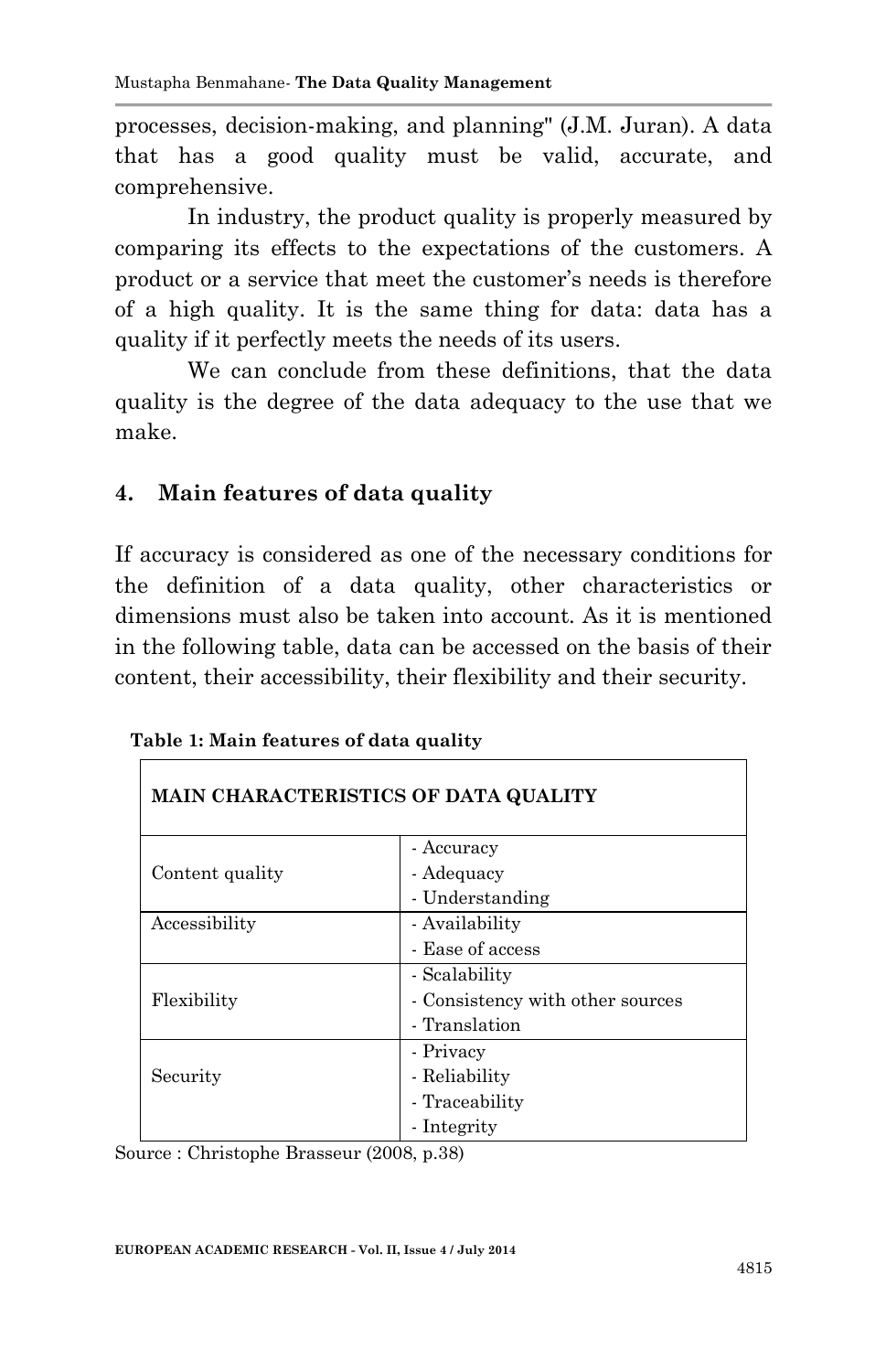It should be noted that if the operational data is of poor quality, those of the pilotage system have all chances to be the same, since the data of these ones are generally derived from the operating system. As a result: a hazardous operational and a wrong piloting of the company.

### **5. Indicators and measures of a quality**

From these theoretical definitions, organizations must create their own operational definitions based on the objectives and priorities of the company, in order to define indicators for each of the dimensions and check by regular measures their evolution in time.

Each dimension may be measured either in a subjective way by collecting the user's perception, or in an objective way through the automatic monitoring of specific indicators.

The following table gives examples of quality indicators according to different criteria.

|                                    | rasic = mandavors or the quality or the data                                    |                                                                                                                                   |
|------------------------------------|---------------------------------------------------------------------------------|-----------------------------------------------------------------------------------------------------------------------------------|
| Criteria<br>for<br>data<br>quality | Features                                                                        | <b>Examples of indicators</b>                                                                                                     |
| Opportunity                        | Is the age of data consistent<br>with the needs of the business?                | - Date of the collection of data<br>- The last treatment date<br>- Version control                                                |
| Full/Completeness                  | Are all the necessary<br>data<br>available?                                     | - Entirety of the optional value<br>- Number of non-informed values<br>- Number of default values in relative<br>with the average |
| Consistency                        | What are the data sources of the<br>conflicting information?                    | - Plausibility check<br>- Value of the standard deviation                                                                         |
| Accuracy                           | Do the values reflect reality?                                                  | - Frequency of changes in value<br>- Reaction (feedback) of clients                                                               |
| Interpretability                   | Are the data understandable by<br>the users?                                    | - Recovery of user data<br>- Violation of areas                                                                                   |
| Standardization,<br>conformity     | What are the data entered,<br>stored or displayed in a non-<br>standard format? | - Certificate of conformity                                                                                                       |
| Duplication                        | What are the repeated data?<br>----------                                       | - Number of duplicated records                                                                                                    |

**Table 2: Indicators of the quality of the data**

Source: INFORMATICA (2008, p. 10)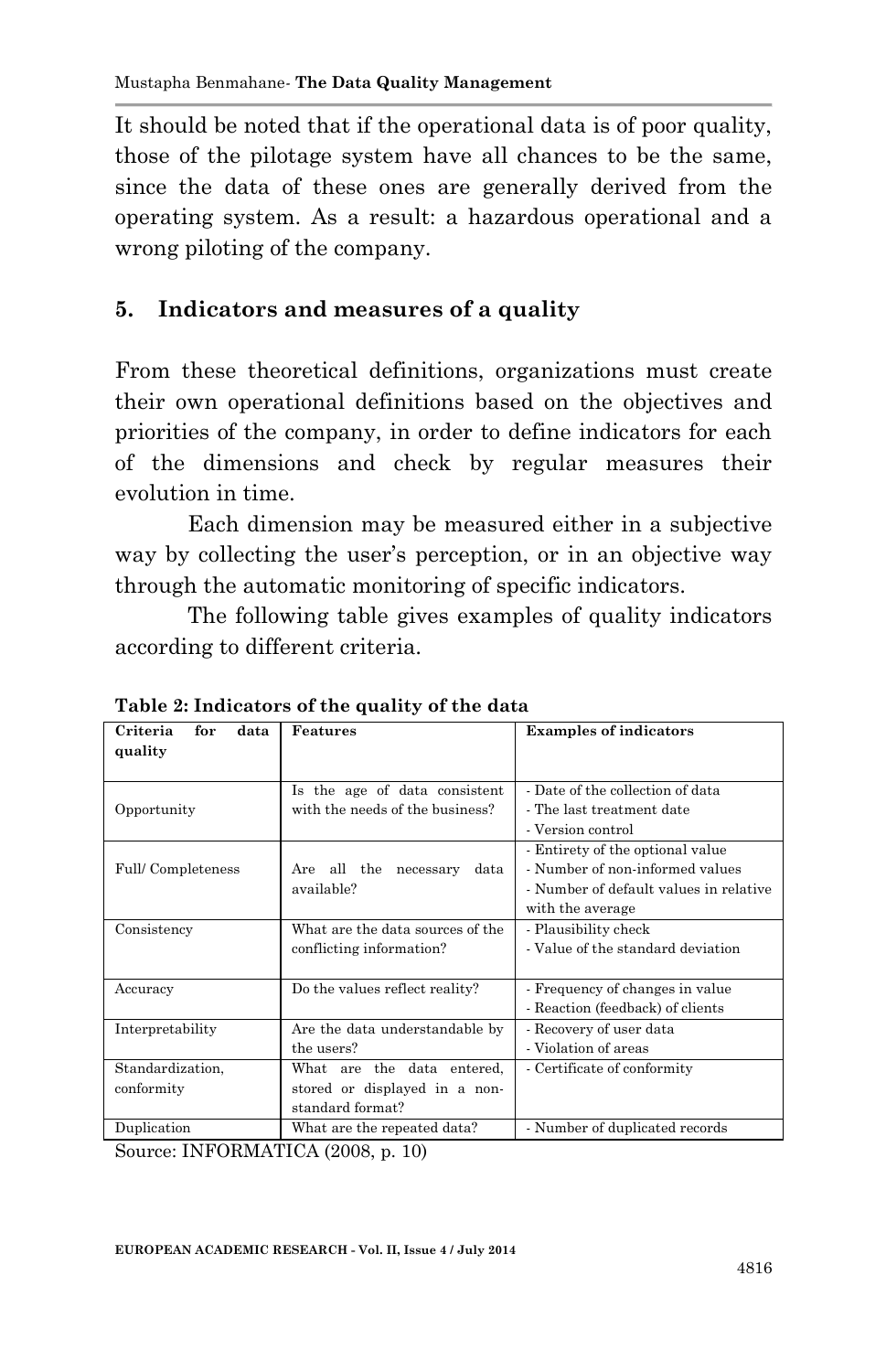Once the indicators are defined, it is a must to implement a measurement system which allows monitoring their evolution in time. The quality indicators publication, their target and their evolution allow in defining the potential plans of action that will be implemented to correct a situation.

Another important point, the company needs to develop the means of measurement to assess the data quality before and after the program implementation. For example, the measurement of errors rate within a business process can be one of these indicators.

**Figure 2. Measurement of errors rate before and after implementation of the solution:**



Source: Christophe Brasseur (2008, p. 37)

In addition to the launch of punctual improvement programs, it seems so profitable to set up good practices of data management in a sustainable way. Based on clear principles that focus on preventive measures and pragmatism, the data management can undoubtedly improve the data quality and make the company more efficient and competitive. Good practices cover the organization, management, consolidation, documentation, monitoring, and audit ability of data.

#### **6. Major consequences of the data non-quality.**

In order for a decision to be timely at the level of a company, it must rely on corrected data. Each actor, starting from the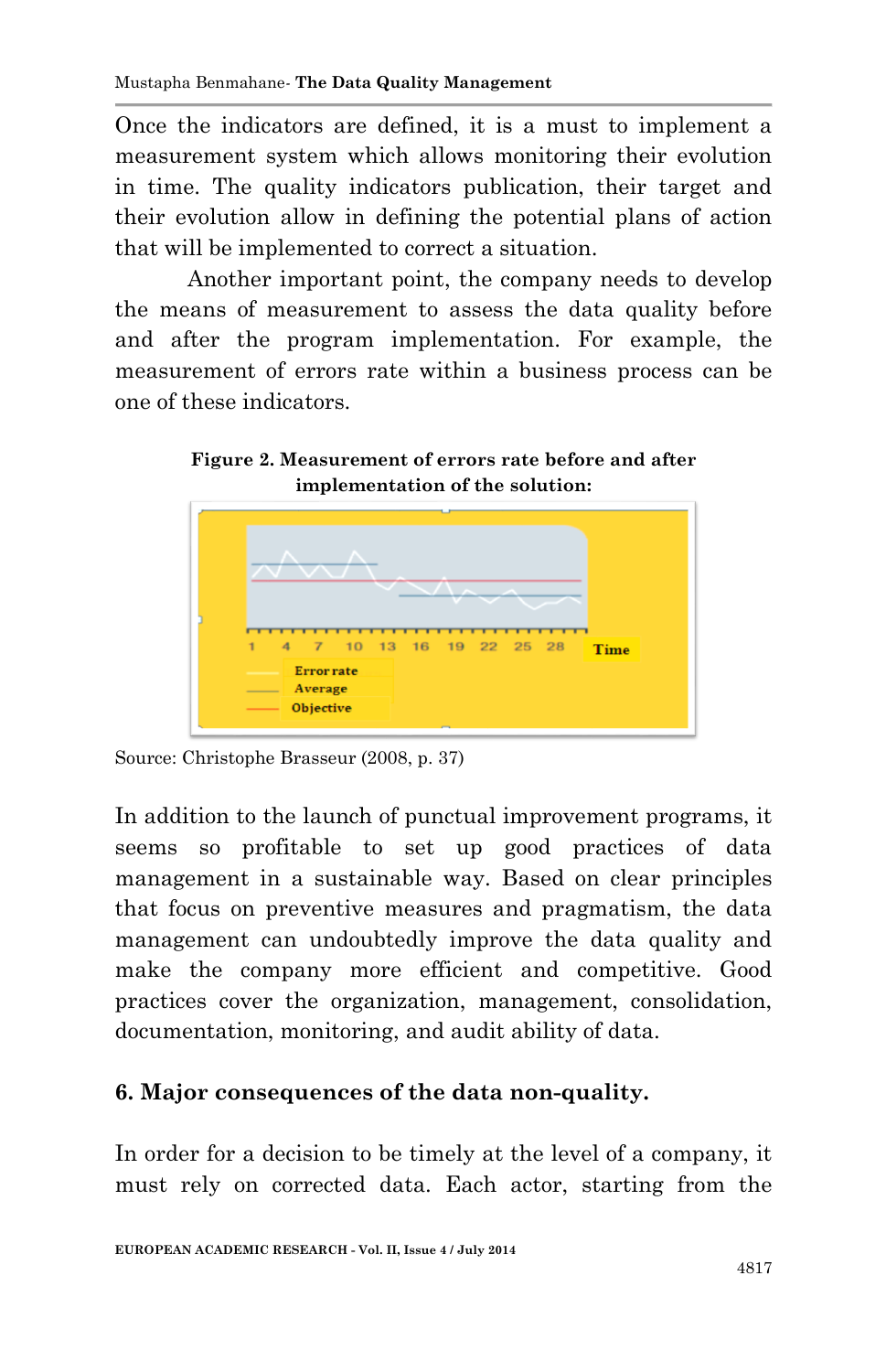general branch to the point of sale, needs to dispose reliable and accurate information to make appropriate decisions.

However, it should be recognized that bad data inevitably lead to bad decisions, inadequate strategies as well as poor customer service.

The consequences of the data poor quality are numerous and return as expensive to businesses. The impact may spread to the outside, because of the growing place of electronic exchanges. Finally, the image deterioration and the credibility loss are sometimes fatal to those organizations whose data are of poor quality. The most frequent consequences are as follows:

- Customer dissatisfaction.
- Non-compliance of the published figures.
- Devaluation of the company's image.
- Disturbance of the operational functioning.
- Strategy errors.
- Increase in costs.

According to The Data Warehousing Institute, a company of specialized studies, the poor quality of data would cost for American businesses more than 600 billion dollars annually (IT-expert n ° 73 - July/August 2008).

According to a survey (DataFlux, 2011) concerning practices of French companies in the data quality, 90% of respondents acknowledge that the data quality is a critical element in the decision-making, only a third of the companies admitted having confidence in its data.

This study has shown that the obstacles, related directly to the data quality, can also generate:

- An increase of costs (fear evoked by 61% of respondents),
- A decrease in customer satisfaction (59%),
- A decrease of the employee satisfaction (46%)
- A negative impact on the Corporation revenues (42%).

These results confirm that the data quality level of the business has a direct influence on the effectiveness of organizations.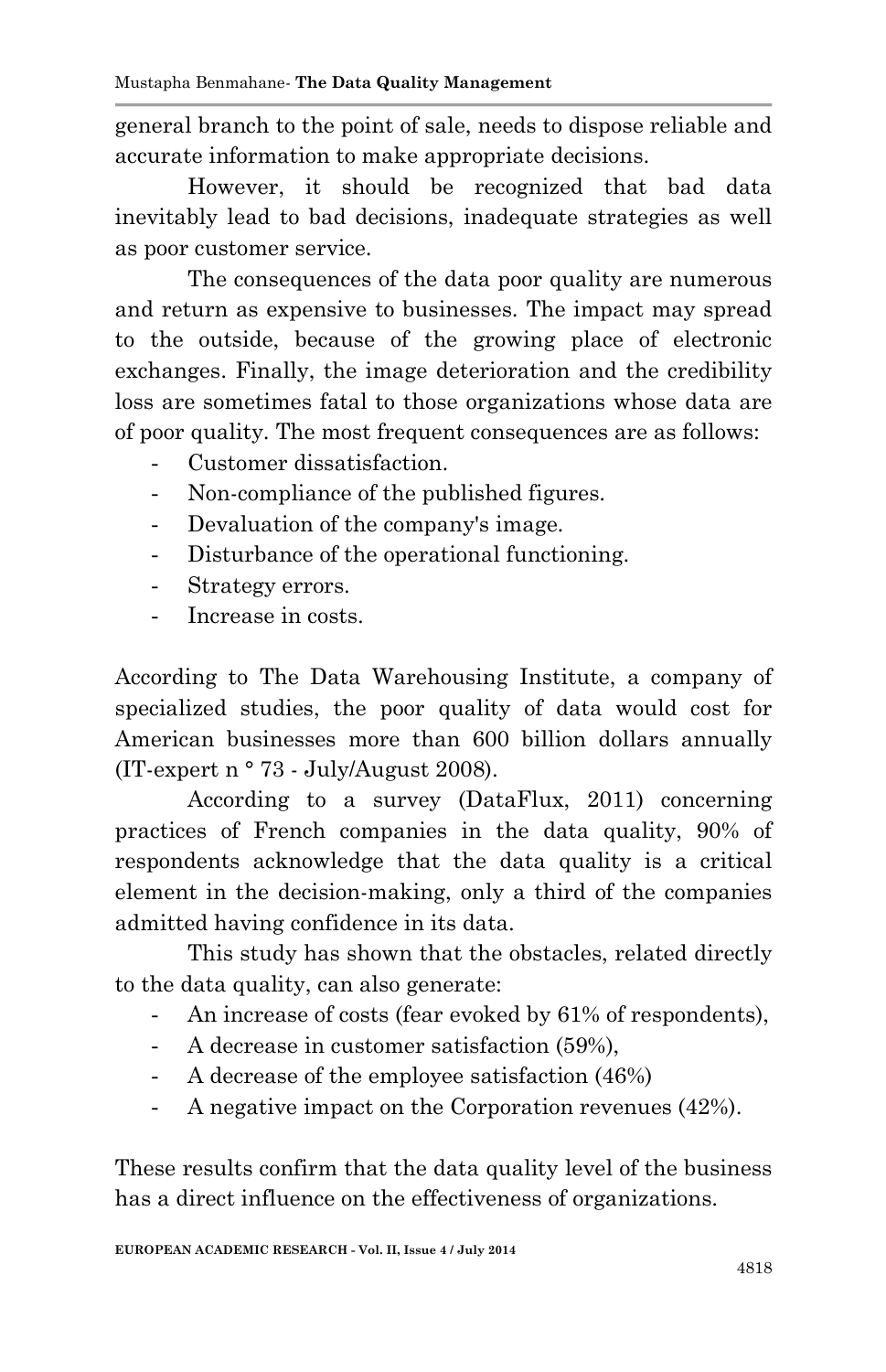It should be noted that the under-estimation of the data challenge lies in the fact that the company objective seems not to be related to the data production. While the exercise of different professions requires information, the first aim consist in obtaining, depend on the case, a satisfied customer, a higher level of sales, a better product, a better margin, etc. Therefore, data is not set in the foreground of the activity, and are not generally seen as an essential element of competitiveness. Moreover, a large number of managers consider that the investment in a political quality of data is translated only into loss of time and money.

Data recovery of an old application to a new one often generates the quality lack, because policymakers do not always give to it the importance it deserves.

## **7. The cost of non-quality data**

The data quality constitutes a critical challenge for the company at a three stages of their life cycle: when entering, during the transformations and aggregations and during the analysis and presentation of results.

# **7.1 Capture of the data quality**

Raw data feed information systems of businesses. However, the management of their quality is not a subject to rules and standards. This leads to make decisions based on incorrect or misinterpreted data.

Poor quality of data is mainly due to errors in entering the information to the source. Misspellings, wrong codes, incorrect abbreviations, entering in a wrong field are all sources of quality degradation that can have negative consequences for the company.

In addition, accurate data at any given time may become inaccurate as a result of a situation change. For example, client relocation can cause the creation of a new identifier instead of a change of the original plug.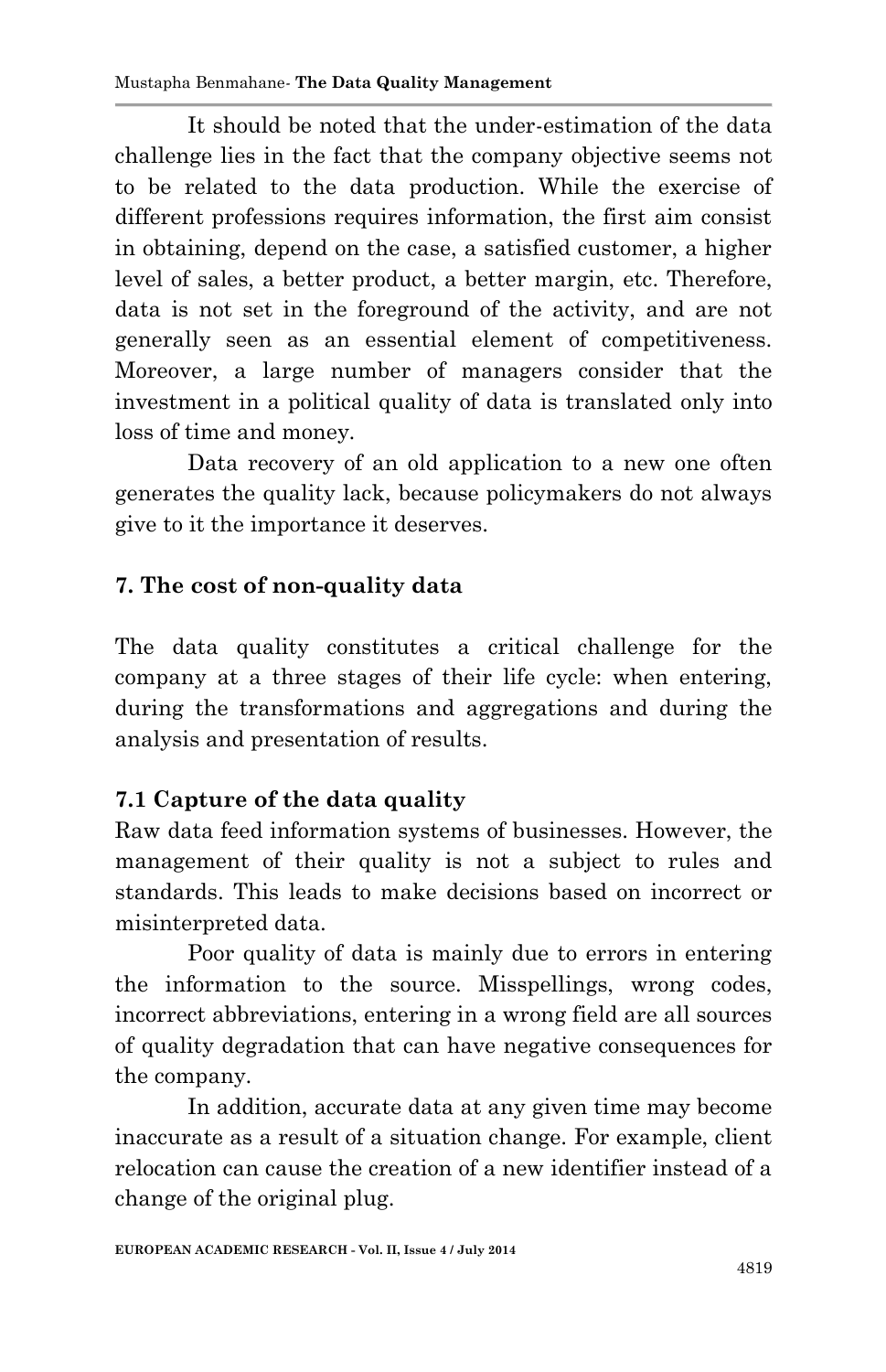#### **7.2 Operation and analysis of the data quality**

In its approach of flexibility, the company is looking for operational efficiencies. The operation of the data quality enables the optimizing of the participation and interactions between all collaborators beyond administrative or technical boundaries. Unfortunately, many companies overlook checking the quality of their data, things which lead them to operate false or erroneous data. This causes many impacts on the management and the performance of the company.

It is always possible to encode the direct cost of the data non-quality. The following table shows the calculation of an investment return of a companion marketing of a telephone operator.

| Assumptions<br>- Number of delivered brochures<br>- Total cost of the program<br>- Average profit per sale | 50 000<br>600 000 MAD<br>2 000 MAD |                                     |
|------------------------------------------------------------------------------------------------------------|------------------------------------|-------------------------------------|
| - Duplication ratio                                                                                        | 1                                  | 1.04                                |
| - Response rate                                                                                            | 2%                                 | 1.92%                               |
| - Ratio of home                                                                                            | 1                                  | 1.11                                |
| - Conversion rate                                                                                          | 20%                                | 18.02%                              |
| <b>Results</b>                                                                                             |                                    |                                     |
| - Number of response                                                                                       | 2 000                              | $2000/1,04 = 1923$                  |
| - Cost per response                                                                                        | 300 MAD                            | $300 \times 1.04 = 312 \text{ MAD}$ |
| - Number of buyers                                                                                         | $2.000 \times 20\% = 400$          | $1923 \times 18,02\% = 347$         |
| - Total profit of the campaign                                                                             | 800 000 MAD                        | 693 077 MAD                         |
| - Return on investment                                                                                     | 33.33%                             | 15.50%                              |

**Table 3: Value of quality in a marketing companion**

Inspired from : INFORMATICA (2008, p. 4)

The company wants to send a brochure to announce a new service to all its customers. The base of its customer contains duplicated records (1.04 duplication ratios) as well as multiple records for the same household (household ratio 1.11).

The table above shows that if this business is based on the data quality, the number of the response increases by 4%, the cost-per-response declines of 3.85%, the number of buyers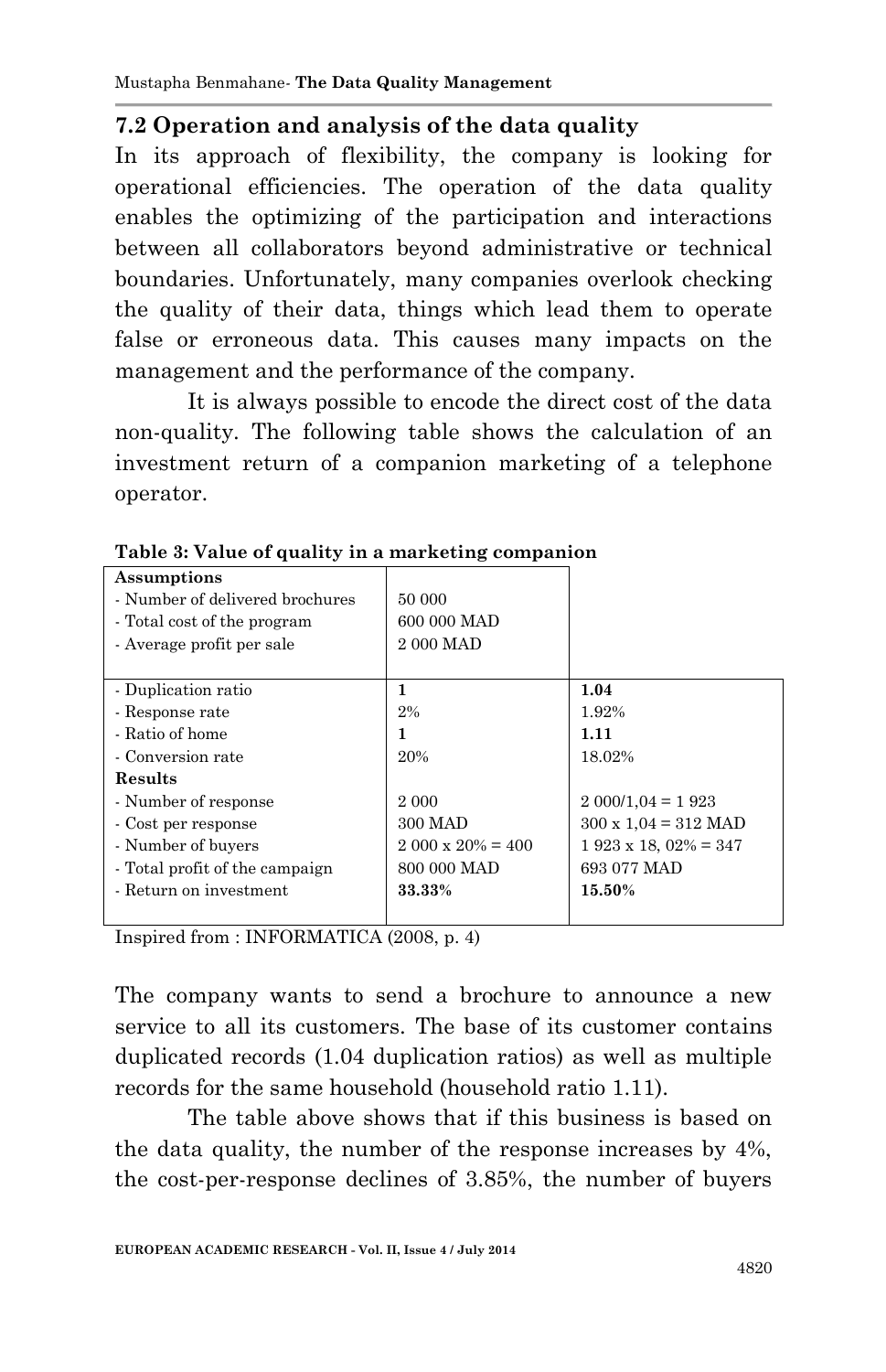increases of 15.27% and the full benefit of the companion increases of 15.43%.

Based on the data quality, the return on investment moves from 15.50% (693 077- 600 000) / 600 000) to 33.33% (800 000 - 600,000 / 600 000). Therefore, this simple calculation shows that a marketing operation at the data quality may double its effectiveness.

The data quality generates more costs, the figure below represents a classification tree that gives a synthetic overview of the data quality costs with a distinction at the non-quality costs and costs that maintain and prevent the data quality (Delphine Clements, Brigitte Ladi, Domunique Duquennoy, Andrea Michaud (2008)).



Source : Delphine Clément, Brigitte Laboisse, Domunique Duquennoy, Andrea Micheaux (2008, p. 23)

Finally, during the analysis and presentation of the data, the company must ensure its quality. Taking into account the fact that the analytical and decision-making systems of businesses (dashboards, business intelligence tools...) are based on their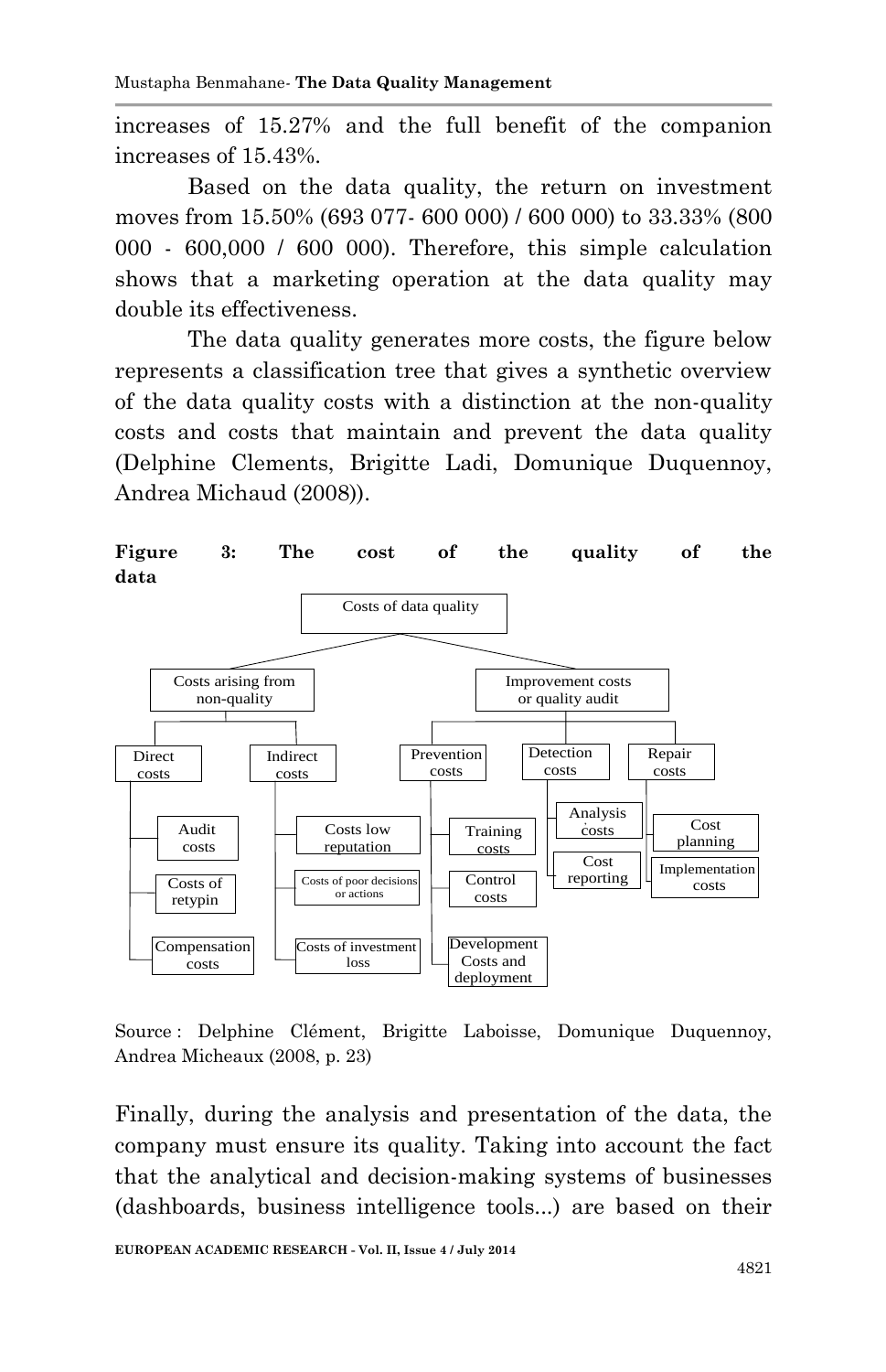transactional systems, the reliability of key performance indicators and data mining predictions entirely depends on the data validity on which they are based. In parallel to the growing importance of valid data in the decision-making in a business, the validation process of these data is getting more and more complex. Data flow constantly in the business, from systems and varied sources in addition to a large number of users.

We can give as an example the case of a large insurance company which had decided to merge its customer databases to have a better understanding of its clients and of the products they bought, in order to improve its services. Before the project, the management thought to have 13 million customers, an estimate which is based on the available information. During the project, teams have discovered many records duplicated in the bases and it had to be reduced of 5 million the number of customers of the company at the end of the project. A risk in the process analysis can therefore be rendered inoperative because of unreliable data.

# **8. Data Quality Management (DQM) and Master Data Management (MDM): the quality tools**

To support data quality management, DQM tools are now available. These tools aim to improve the data quality.

A majority of solutions allow in detecting anomalies and correcting them afterward. It is therefore in the overall a healing mode, although some products work preventively by detecting anomalies in the source in the real time.

In practice, these tools are very effective. They enable in a special way the improvement of the standardization of some data such as (addresses, the detection and elimination of duplicates), and the generation of statistics and reports that facilitate the detection of anomalies.

In addition to these highly specialized tools, we have been assisting from years to a craze for MDM (Master Data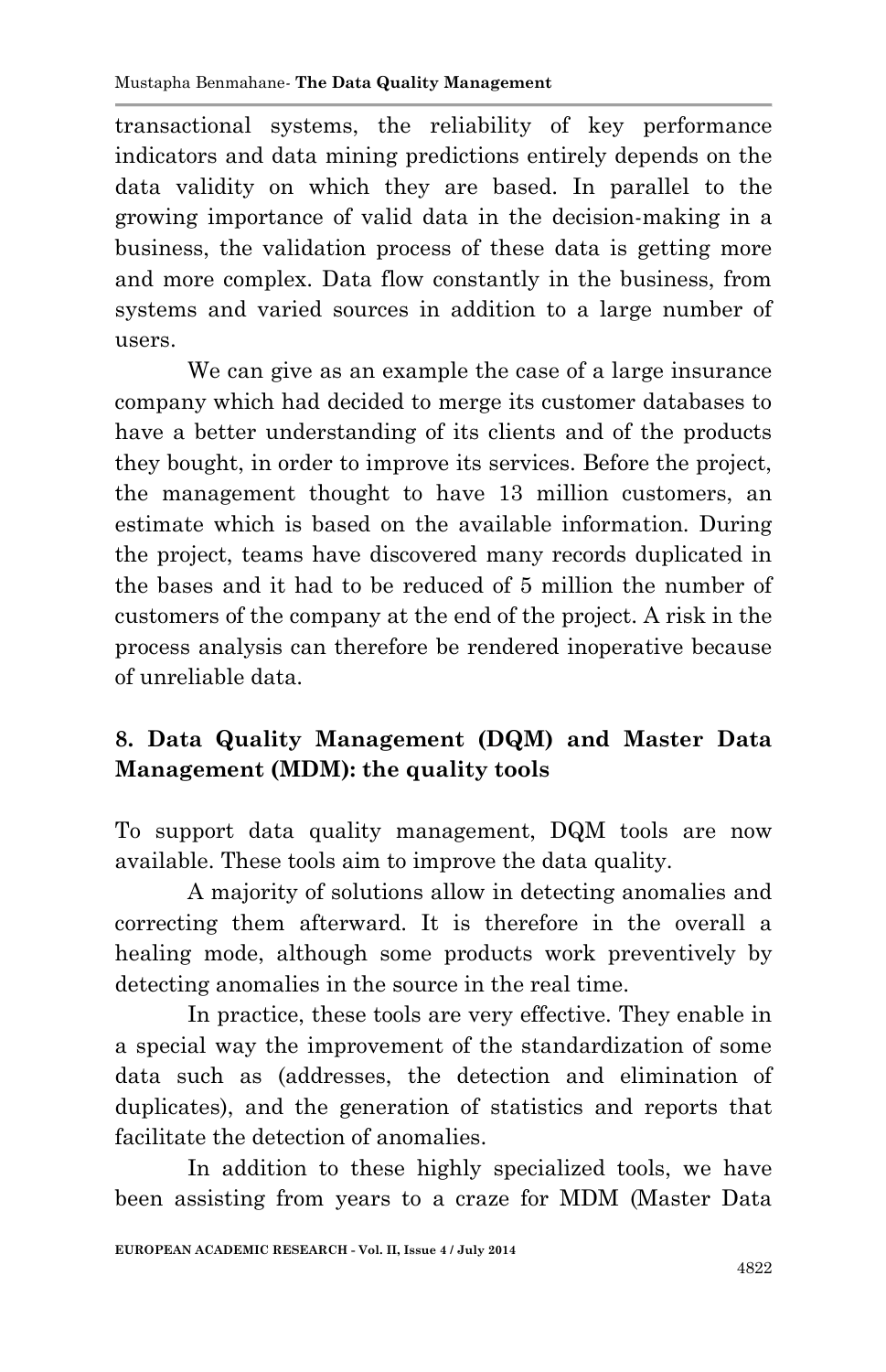Management) solutions. MDM allows managing a number of basic data called business objects within a repository (mainly blogs / products, customers, suppliers, employees) in order to distribute them to the various applications of the company. Thanks to the common repository, users can manipulate the same version of reality, which obviously facilitates exchanges between applications, and improves the quality of the underlying business flow.

MDM solutions have improved the data quality in an obvious way, thanks to the better controlled database of business information management.

In the field of the management of basic data (MDM), we can distinguish between two types of data:

**- Metadata:** we mean by here the data used to define the properties of the content data and the useful data. This includes the appropriate matching of different data sources fields, the reference key description, etc.

**- Content data (Content Data):** for this second category of data, the quality of the content and of the syntax plays an essential role. For example, we can mention the correct address of a contact, a single format of a date, or a free basic data stock for duplicates.

These two types of data are essential and important in the same proportion to the data quality. The rise (or fall) in the quality level of one of them influences directly the quality level of the other.

The following examples provide a view concerning the issues that may arise in the field of the metadata:

### - **An example of the field "client status"**

This example illustrates the complexity of the metadata and of the meaning of the contents of the fields.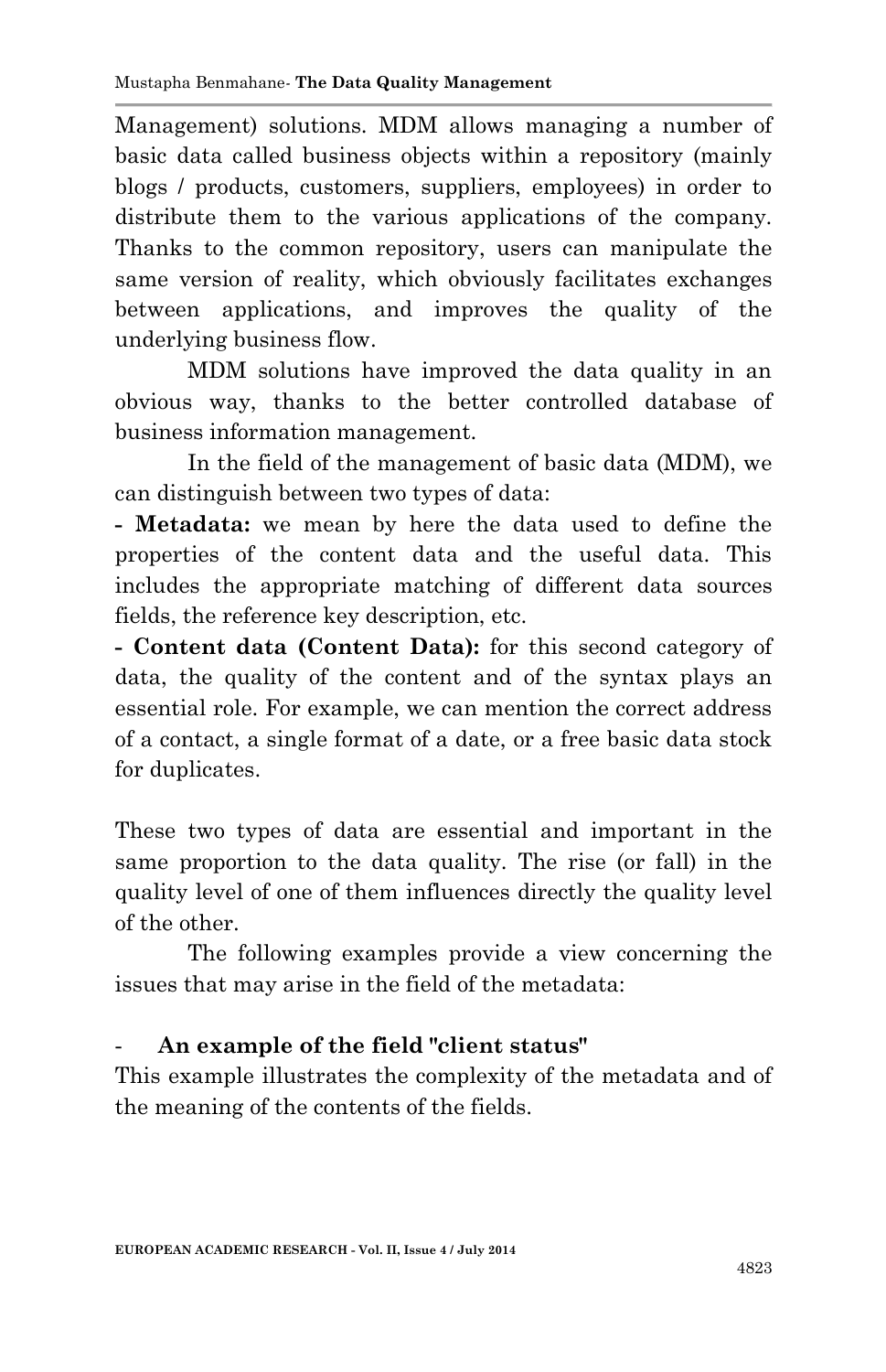| Meaning in the 1st system:   | A customer is any person who has<br>received advertising material |
|------------------------------|-------------------------------------------------------------------|
| Meaning in the $2nd$ system: | A customer is any person who is<br>registered on the website.     |
| Meaning in the 3rd system:   | A customer is any person who has<br>settled a bill.               |

#### - **An example of the field "date formats".**

This example shows that it is important to agree on date formats to be used. Date indications can be displayed in different formats.

| 1st System:             | 2010-06-11     |
|-------------------------|----------------|
| 2 <sup>nd</sup> System: | 10-06-11       |
| 3rd System:             | June11th, 2010 |
| 4th System:             | 11.6.2010      |

By observing the **date format** in the system number 2, we can note that there are two possible interpretations: June 10, 2011 or June 11, 2010.

### **9. The data governance implementation.**

The knowledge of the data quality level may be the trigger event that will justify the establishment of quality insurance program that will be used in order to maintain or increase the data quality level next to the different factors that are identified in the data quality evaluation (Martin Goulet, 2012, p. 10).

To improve the data quality, the company should define its governance model, which means its controlling model formalized by people, processes and techniques to facilitate the ability to rely on the data as a major asset for the company.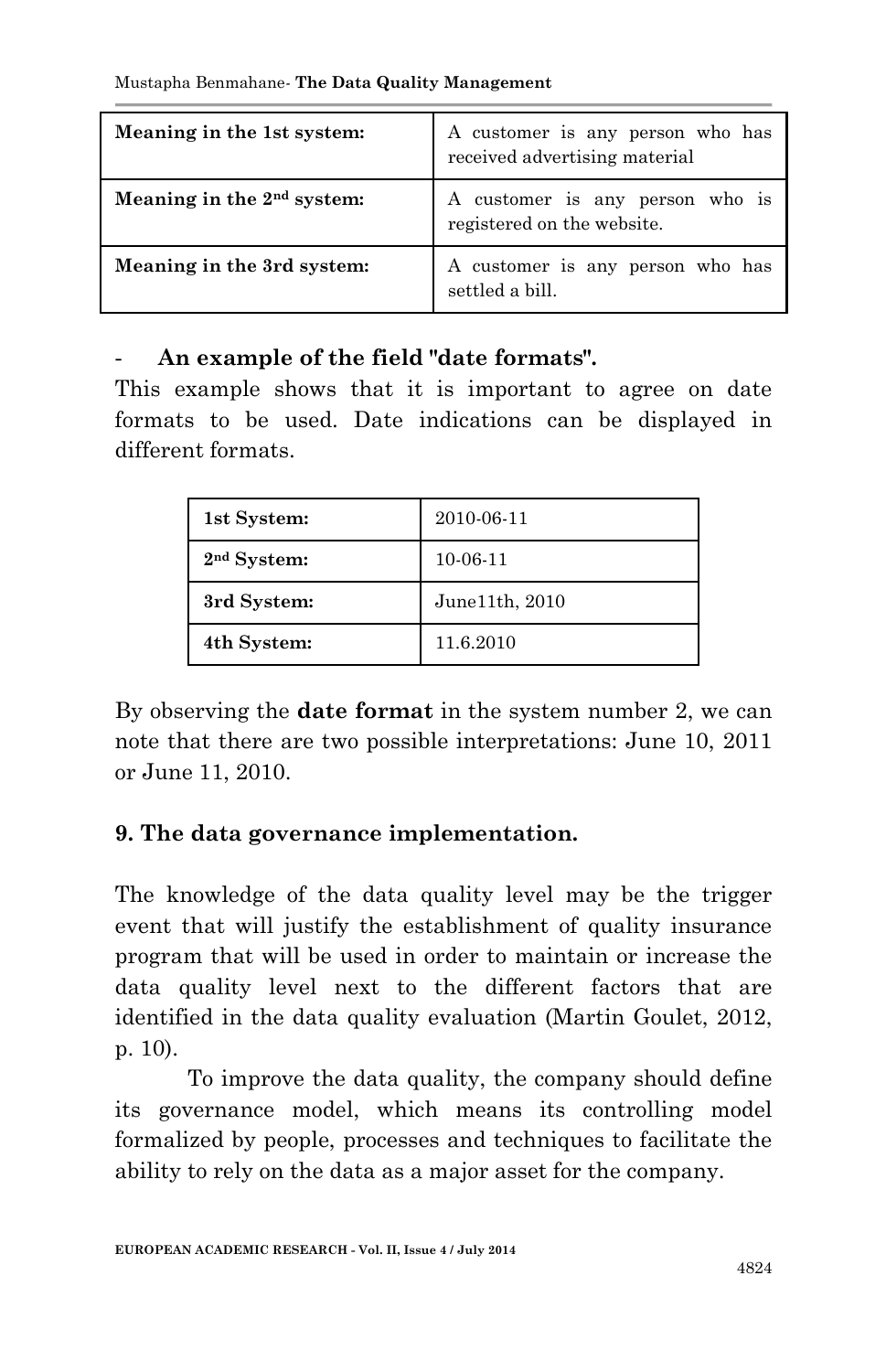It should be noted that such a project should not be launched only if there is a real need and a significant challenge for the company. It is therefore recommended to make sure that the relevant processes play a significant role in the competitiveness of the company. It should give also a clear and realistic objective and assess the chances of getting a positive result. The implemented solutions that are part of a program may include technical and/or organizational aspects.

# **9.1. Roles of the general branch and operational branches**

To launch this process, two guarantees of success must be met: the sponsorship of the branch, and the involvement of all stakeholders. We need, in order to convince the general branch to take the time to measure the non-quality impact and especially to demonstrate that the quality is a competitiveness source for the company. Continue then in making evidence to the pedagogy nearby the operational branches.

Thus, the data quality is not a technical problem; it affects primarily the company. For this purpose business, implementing programs to improve the information and data quality is one of the keys to progress. A program must be managed as a project and involved largely here where there are the concerned functional departments (sales, purchases, production, etc).

### **9.2. The technological solutions**

After having convinced the general branch and the trades of the data quality importance, it is time to evaluate the technological solutions. The establishment of a data quality technology must allow:

- Make the diagnosis and assessment of the quality problems.
- Support the efforts of integration on all data sources.
- Computerize errors treatment in the processes of extraction and reloading.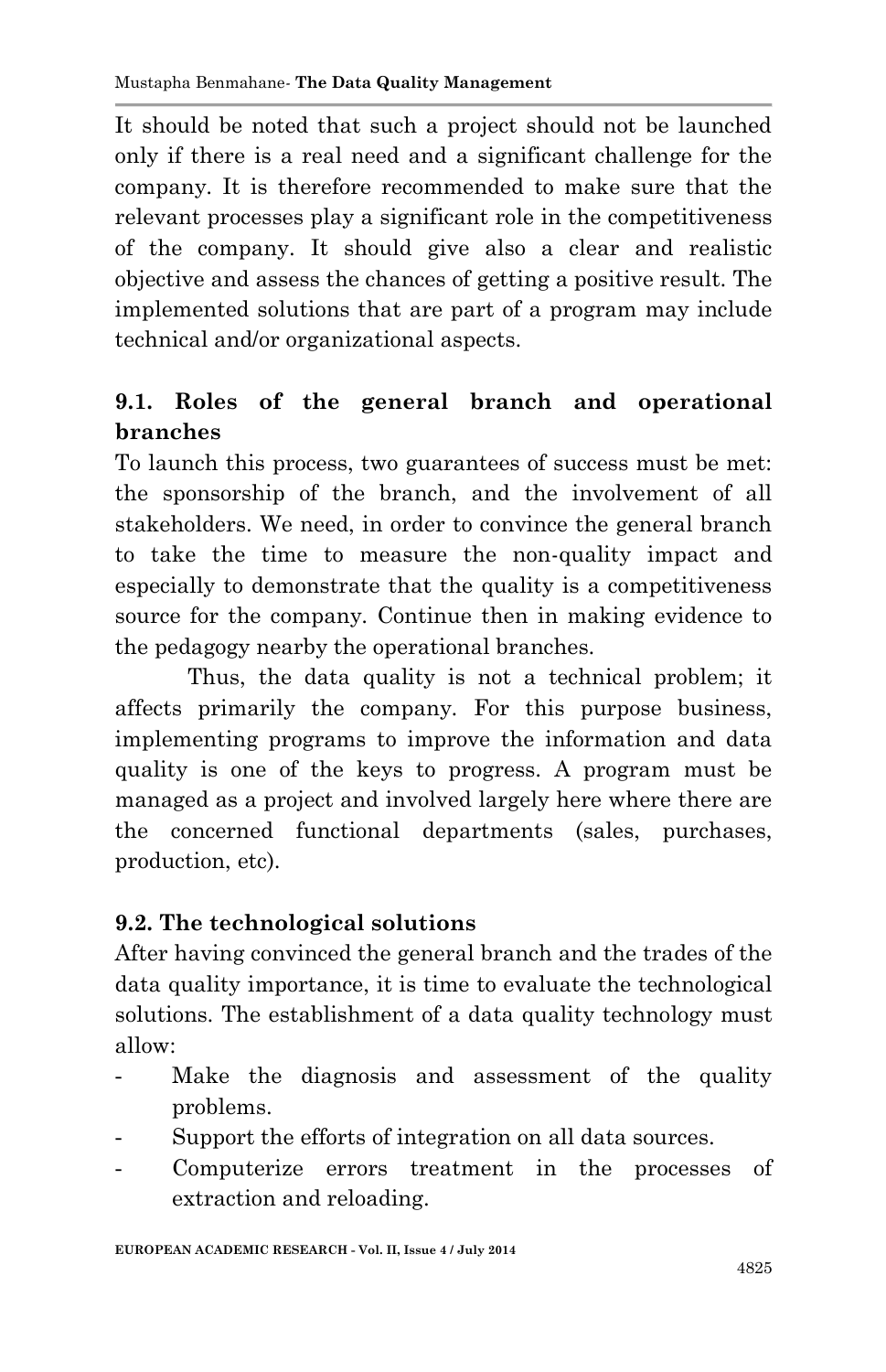- Define a framework for capturing and managing all of the errors related to the poor data quality.
- Provide a framework to measure the quality indicators evolution over time.
- Provide confidence indicators on the used data quality.

#### **9.3. The functions of the technological tools**

Most of the technology solutions of the data quality ingest tools that provide the following data quality features: profiling, standardization, cleaning, matching, parsing, enrichment and monitoring.

## **Profiling**

Data profiling tools analyze the State of the data in databases or files. They collect statistics and information about the data to analyze whether they are of sufficient quality in order to be used in other contexts. They analyze the conformity of data relatively to the standards of the company and to the definitions of these fields (metadata). They identify dependencies with other data sources and evaluate the duplication of information.

Profiling allows obtaining quantitative information that details the strengths and weaknesses of the business data. A special knowledge which can therefore, serve as a starting point for the improvement of these processes. The information obtained from the profiling serve as a foundation for the next phase: standardization.

### **Standardization**

By using the rules defined in trades, standardization and validation tools compute the process of verification and correction of data so that the abbreviations are standardized, the data that are spelled correctly and formatting models that are properly used. They validate the value of the data relatively to an interval of distribution or to a field (for example: validation of addresses according to postal standards).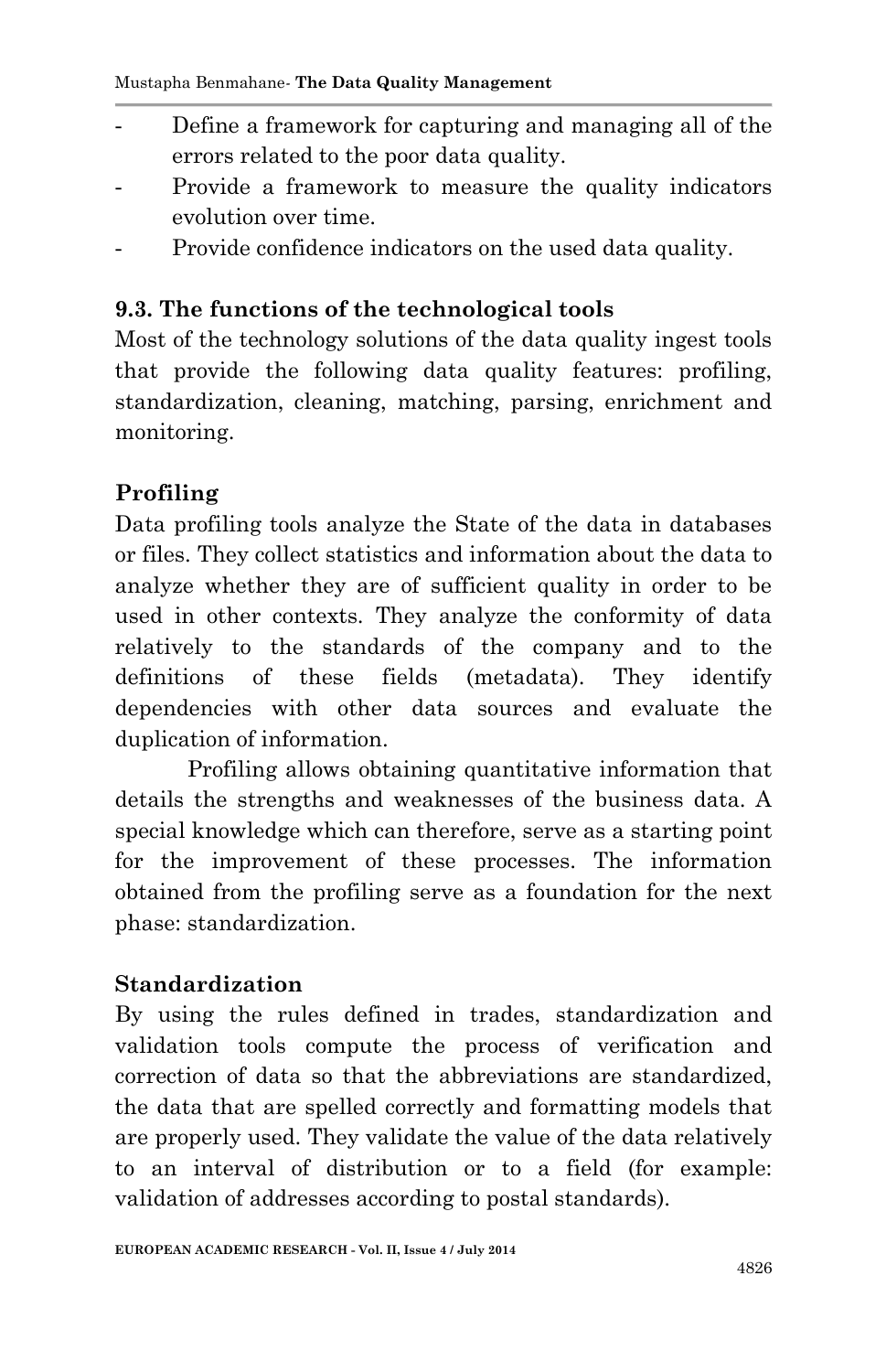# **Cleaning**

The cleaning tools allow detecting and correcting (or deleting) corrupt or inaccurate records from a database or a file. Detected errors could be created in heterogeneous application environments, seized in error by a user or corrupted during transmission or storage. The purpose of cleaning is to make the source of data coherent with other sources of the company. Cleaning tools are used retrospectively on the data, differently to standardization and validation tools that are used when the entry of the data.

### **Matching**

The matching tools allow comparing data from various sources. They allow in identifying relationships between data records in order to dice-duplicate them or to carry out treatments by group. They help to identify the records that describe the same entity.

### **Parsing**

The parsing tools allow transforming an entering field that contains multiple data generally in a tree structure used by applications. For example, parsing tools can be used to recognize in a field the data addresses, measurements, quantities or references products.

#### **Enrichment**

The recording tools allow adding to records, data from other internal or external sources. Enrichment consists therefore, in the integration of data in order to give more value to the existing data.

#### **Monitoring**

The monitoring tools allow identifying and reacting immediately to problems before the data quality degrades. They allow to follow the evolution of the data over time and to determine their possible damage. They identify trends over the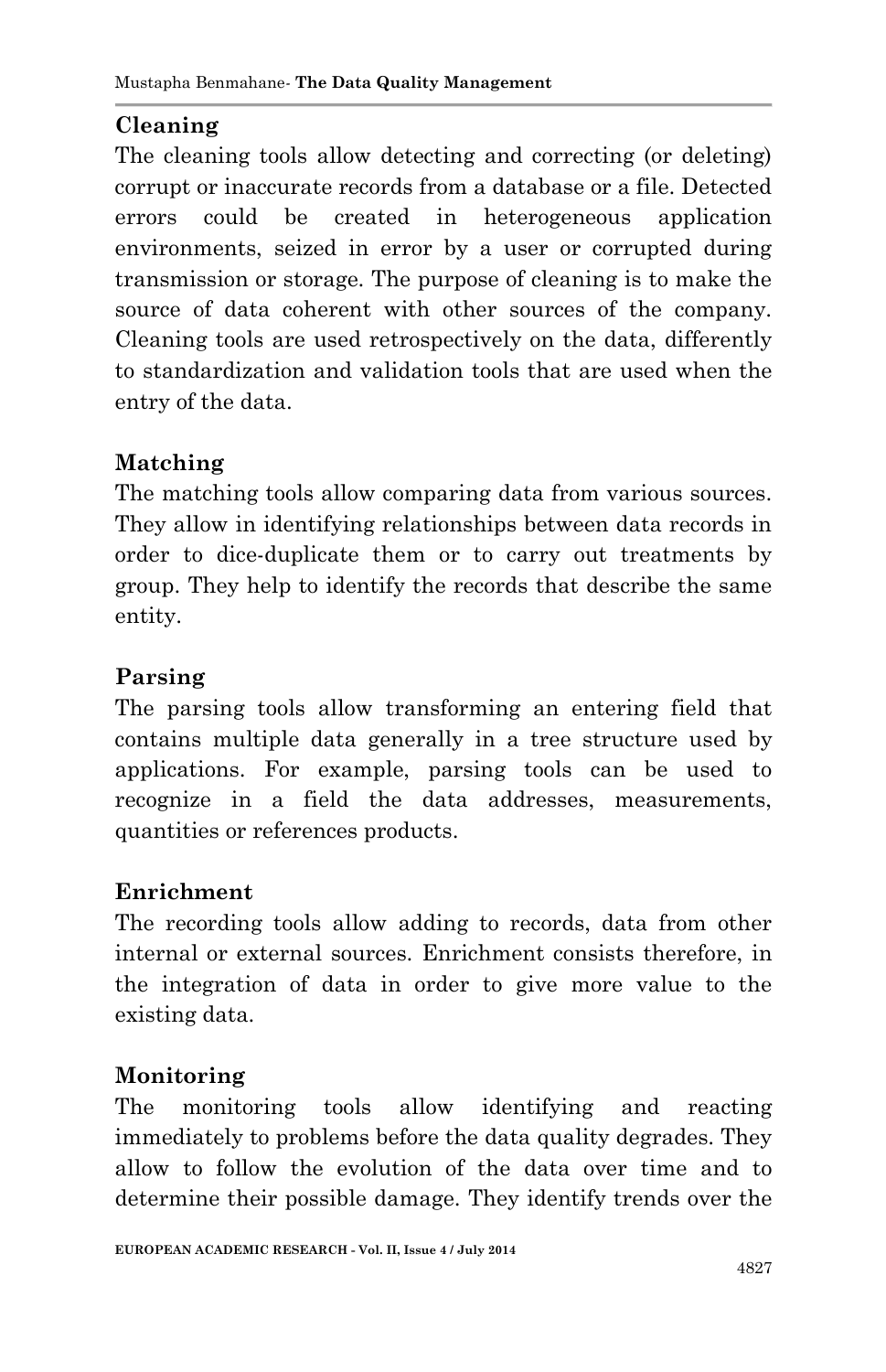data quality and alert on violations of the rules on the defined data quality.

It is clear that these various tools that manage the various aspects of data quality are not independent of each other.

It should be noted finally that all methods of improving the data quality include a cycle of four stages:

**Definition:** In this step, the company defines how to measure the data quality to the needs of users. It determines the priority axes of work.

**Measurement:** It is a must to measure the data quality in the online projects with the strategy of the company and according to criteria and measures defined by users.

**Analysis:** The organization assesses the impact and the costs of the non-quality for business directions. It prepares also plans of improvement of this quality. The objective is to represent to managers a business case of the improvement project.

**Improvement:** In this step, the company performs projects of improvement and correction. It implements the measurement tools. It verifies the indicators of achievement and gives back the results to decision-makers.

### **10. Conclusion**

The data quality is a subject that becomes increasingly important within the business. It becomes a must that allows companies to take the full potential of the data that they use in their day-to-day operations as well as in their strategic decision making (Martin Goulet (2012)

The quality of any operational or strategic decisions depends on the data. In the absence of rich data, accurate and reliable transverse to the company, an organization can quickly be found facing misleading findings, erroneous and potentially dangerous.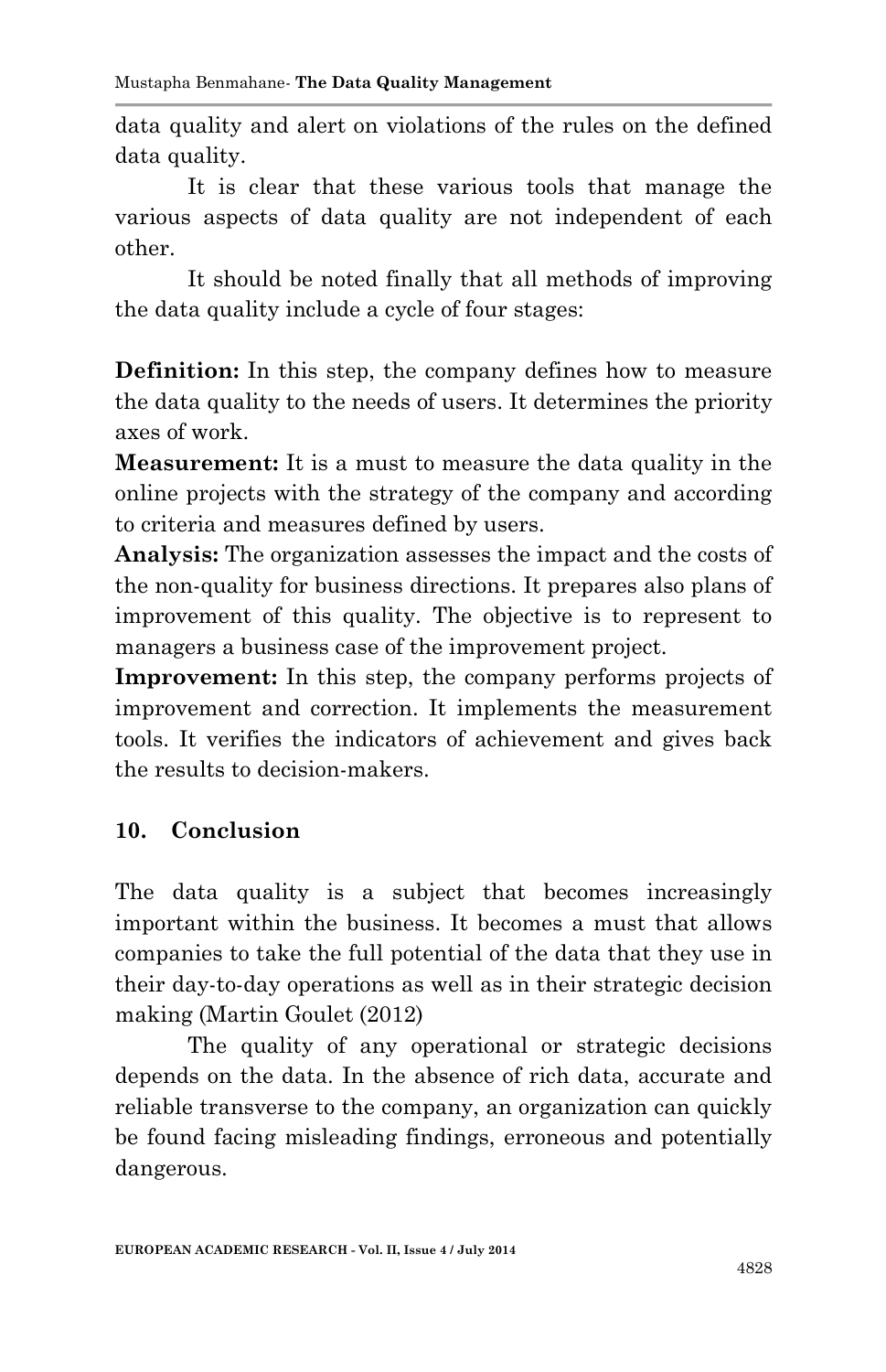This article has evoked the concepts of the data quality and its importance in businesses. A poor quality of data is expensive and leads to less relevant decisions, to a poor management of customer relationship, and to a decrease of the reputation and image of the company, which is translated into a loss of its performance and competitiveness.

To improve its data quality, the company must launch a permanent management program. This latter is concerned with the different functions of businesses and computer science in the company. It requires the support of the general branch and of any function implied by the data management. The awareness and training of the teams on the issue of the data quality is therefore essential.

This data governance program must rely on technological solutions that allow acting on all the projects: the standardization of data, profiling, passing through the cleaning to the enrichment.

It is a must to define the rules of management of the company's data. They are enacted to ensure the quality of completeness, compliance, consistency, accuracy, nonduplication and data integrity.

It should be noted that the data quality is not only a technical problem. It also concerns the business functions and therefore must be incorporated to the habits and culture of the companies.

### **REFERENCES**

- \_\_\_\_\_\_\_.2011. "Gouvernance des données: comment mettre durablement les données contrôle?" LES FOCUS SOLUCOM.
- Brasseur, Christophe. 2008. "La Gestion de la Qualité des Données." IT-expert n°73.
- Cappiello, Cinzia, , Chiara Francalanci, Barbara Pernici. 2004. "Data quality assessment from the user's perspective."